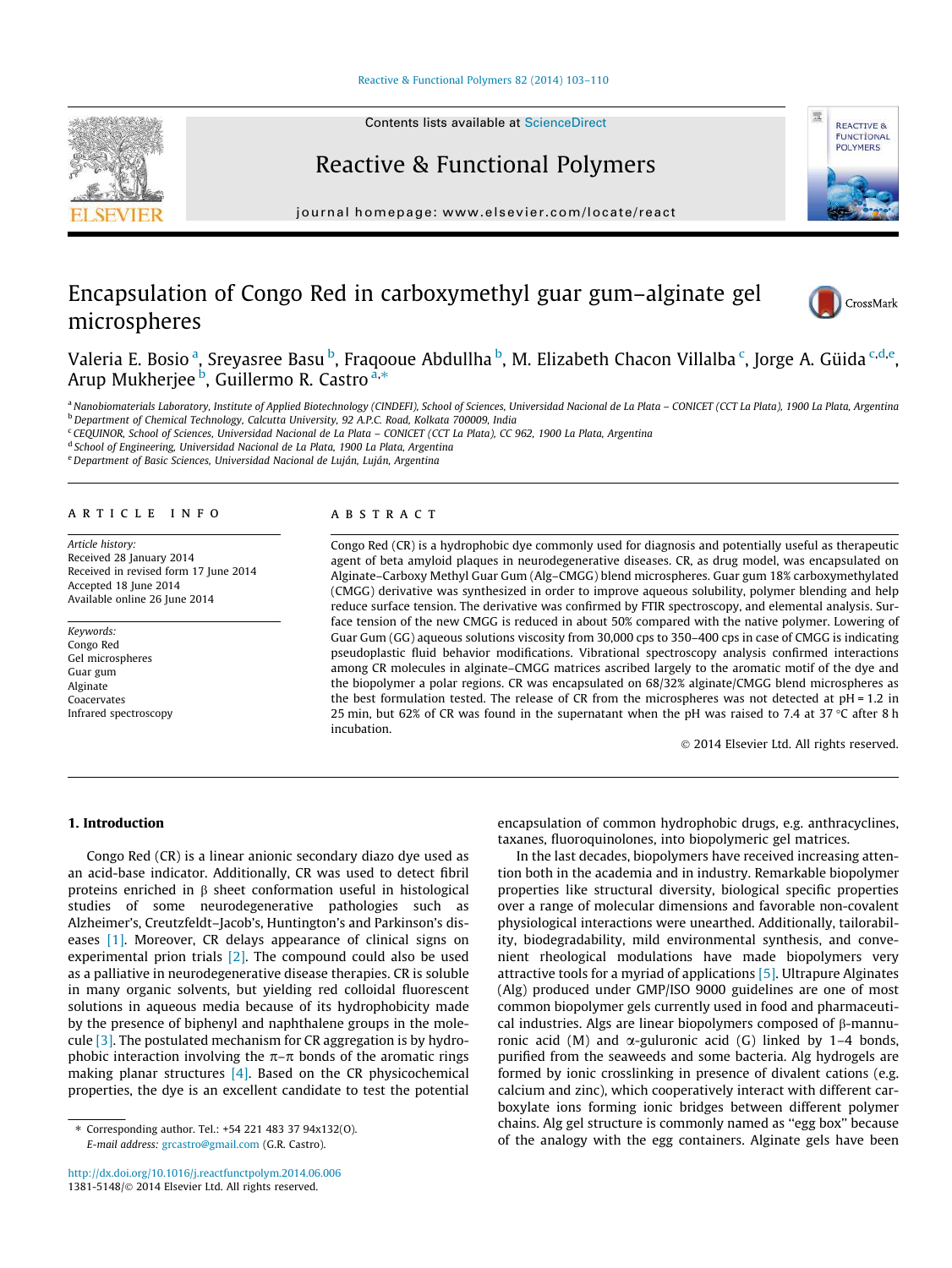used extensively as a matrix for entrapment of many molecules and cells, and also in tissue engineering applications [\[6\].](#page-7-0) However, Alg gels are showing some drawbacks such as high hydrophilicity and erodability at alkaline pH, poor mechanical strength, and gel instability in freeze–thaw cycles which are preventing extensive applications. Some alternative strategies were developed earlier in order to improve Alg gel quality for many applications. Prior attempts in similar applications relied upon polymer chemical modification and covalent linking with a wide range of molecules like polyoles, chitosan, to sorbitan esters, amongst others [\[7\].](#page-7-0) Exhaustive chemical alterations have rendered Algs untenable in physiological or biological applications. Biopolymeric blends in non-covalent interactions are immerging alternatives and are more clearly understood in very recent years. Furthermore, inherent biomolecular blend interactions are low energy processes that are industrially more acceptable and easy to prepare. Novel properties of individual polymer blends can also add advantages in pin point applications [\[8\].](#page-7-0)

A very attractive molecule to develop polymer blends is Guar Gum (GG). GG is a biopolymer synthesized in the endosperm of Cyamopsis tetragonolobus, a seed legume commonly found in the north of India and Pakistan. Chemically, GG is a galactomannan composed by a linear chain of  $\beta$  1,4-D-mannopyranoses to which  $p$ -galactopyranoses residues are  $\alpha$  1,6-linked at every second mannosyl residue forming short side-branches (2:1 ratio) with a molecular weight of about 200 kDa. GG is also a robust engineering biopolymer that has found applications in concretes, cement settings and in petroleum oil drilling as a drilling mud. Relevant GG properties include thixotropy (the decrease in viscosity over time at a constant shear rate) above 1.0% concentration in water, the ability to retard ice crystal growth non-specifically by slowing mass transfer across the solid/liquid interface, good stability during several freezing–thawing cycles, and water swelling activities pH-dependently. Additionally, GG has approximately 8-times the water-thickening potency of corn starch, and can be used in multi-phase formulations as an emulsifier preventing oil droplets from coalescing, and/or as a stabilizer in order to prevent molecular aggregation and particles from settling, and it can form gels in presence of calcium and other polyvalent cations [\[9\].](#page-7-0) GG is commonly used in cosmetics and foods as a thickener in the USA and in the EU (E412 additive code). In foods, GG is an additive in the dairy industry (yogurts, kefir, and liquid cheese products), also to prevent ice crystal formation on sauces and dressing, meats, baked goods, ice creams, and in dry foods (e.g. soups and deserts). However, GG standalone presents some problems to be handled, like low hydrophilicity and concomitantly slightly solubility in aqueous solutions. A typical strategy to increase the solubility and polymer compatibility of GG is by introducing polar groups in the main structure of polymer.

The GG trimethyl amine derivative is currently used in the hair conditioner Jaguar<sup>®</sup> under patent protection. Alternatively carboxymethylation of GG, is possible where in, the reactive primary hydroxyl groups of galactomannan could be substituted with carboxylate functions. Consequently, the Carboxy Methyl Guar Gum (CMGG) derivative can became more soluble in water and making clear and low viscosity solutions. Despite of many advantages, CMGG impede in standalone gel formation in presence of multivalent ions due to functional groups distance geometry and biopolymer structural constrains. Similar galactomannan biopolymers however can help shape polymer blends and develop interpenetrating smart materials networks for biological and environmental application [\[10\].](#page-7-0)

In previous study, hundred percent encapsulation efficiency of BSA (bovine serum albumin) in Alg–GG matrix crosslinked with glutaraldehyde was reported. Also, the BSA release from the gel matrix was pH-dependent, and unsusceptible to freeze and thawing procedures [\[7\].](#page-7-0) The same research group described the entrapment of crosslinked subtilisin crystal aggregates in Alg–GG gel matrix increasing the enzyme stability under harsh environmental conditions [\[11\]](#page-7-0). Furthermore, a successful purification of the Jacalin lectin using Alg–CMGG in a fluidized bed technique was described [\[12\].](#page-7-0) Later, the swelling and degradation of Alg-CMGG cross-linked with divalent barium ion at different pHs and pretreatments was also reported  $[8]$ . On the other side, both Alg and GG biopolymers has been reported individually to have beneficial effect of human health reducing serum cholesterol, and having positive effects on blood glucose [\[13,14\]](#page-7-0).

The aim of the present work is to develop alginate–carboxy methyl guar gum hydrogel blend microspheres containing CR as molecular cargo for drug delivery. That model could also be used further as a therapeutic agent to reduce abnormal protein  $\beta$  folding associated to some neuronal disorders.

In order to develop the biopolymer blend, Carboxy Methyl derivative of GG (CMGG) was synthesized and characterized by centesimal composition, derivatization degree, viscosity, surface tension studies, and FTIR. Alg–CMGG gel microsphere blend composition was optimized by controlled release kinetic and swelling studies in vitro under different experimental conditions. The studies were complemented by optical and scanning electronic microscopy (OM and SEM), and the interactions between the hydrogel components and cargo were analyzed by viscosimetry and correlated with FTIR and Raman spectroscopies.

# 2. Materials and methods

#### 2.1. Materials

Congo Red (CR), the sodium salt of benzidinediazo-bis-1-naphthylamine-4-sulfonic acid (purity > 99%) was purchased from Merck (AG. Darmstadt, Germany). Low viscosity sodium Alginate (Alg) (average Mn  $1.0 \times 10^5$  Da) was obtained from Biochem S.A. (Buenos Aires, Argentina). All other reagents used were of analytical grade purchased from Sigma (St. Louis, MO) or Merck (Darmstadt, Germany). Guar Gum (GG, average Mn =  $(2.20 \pm 0.20) \times$  $10<sup>5</sup>$  Da) was kindly provided by Hindustan Gums & Chemicals (India).

CR stock solutions (1.0  $g/L$ ) and its dilutions were made in miliQ water and/or proper buffers. Calibration curve of CR was made at  $\lambda_{\text{max}}$  497 nm in a Beckman DU 640 UV–Vis spectrophotometer (Beckman-Coulter, CA, USA).

## 2.2. Synthesis of Carboxy Methyl Guar-gum (CMGG)

50.0 g of guar gum was taken in a three neck round bottom flask fitted with a condenser, a nitrogen purging set up and a mechanical stirrer. Isopropanol (100 mL) was added in the reaction mixture and the biopolymer was allowed to soak under stir for 30 min. Afterward, 30.0 ml of 0.25% (w/v) aqueous NaOH solution was added through the condenser and the resulting mixture stirred for additional 10 min at room temperature. A dropping funnel was then attached through a fork followed by the addition of 150 mL of 170 mg/mL aqueous chloroacetic acid solution to the flask. The solution pH was adjusted to  $7.0 \pm 0.2$  with  $1.0\%$  (w/v) NaOH under nitrogen purging. The addition time altogether was 1 h. The stirring was continued further for three hours and the reaction temperature was raised to 55  $\degree$ C. The reaction mixture was cooled and a light yellow solid separated by filtration through a Buckner funnel. The precipitate was washed twice with  $80\%$  (v/v) isopropanol in water, and 50% ethanol–water solution, and dried in a vacuum desiccator. The mass obtained was 43.0 g.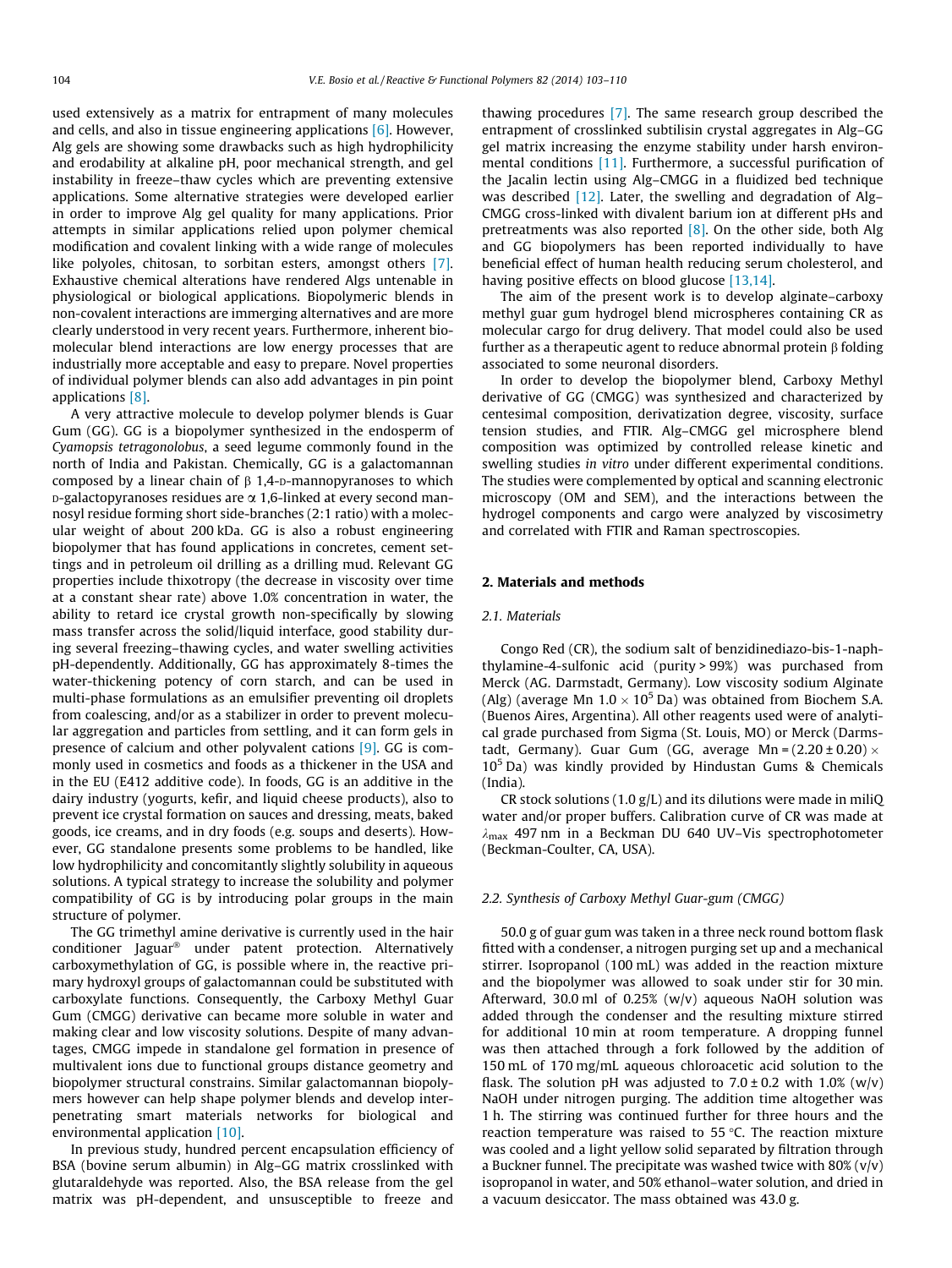CMGG was further purified for analysis and applications. Typically, 1.0 gm of CMGG was suspended in a solution containing 5.0 mL of isopropanol and 15 mL of concentrated hydrochloric acid for 10 min; followed by washing with water until free from chloride.

## 2.3. Determination of degree of substitution in CMGG

The degree of surface functionalization on Guar Gum (GG) structure was confirmed by standard alkali titration. A weighed half from 1.0 g of CMGG sample was dissolved in excess of 100 mM sodium hydroxide and stirred over a magnetic stirrer for 20 min. The unreacted excess of sodium hydroxide was back titrated against standard 100 mM hydrochloric acid with methyl orange as indicator. A titration blank was simultaneously carried out without a CMGG sample. The other half portion of CMGG was dried in an oven at  $102$  °C to constant weight. This weight was taken as equal to the sample weight in alkali titration. The degree of GG substitution was estimated as follows:

$$
DS = \frac{M_1 T(V_0 - V_1)}{W - [M_2 \cdot T(V_0 - V_1)]} = \frac{162T(V_0 - V_1)}{W - [58T(V_0 - V_1)]}
$$
(1)

where W is the weight of CMGG taken for test (calculated on dry material basis);  $V_0$ , the volume of hydrochloric acid consumed in blank titration without CMGG sample;  $V_1$ , the volume of the hydrochloric acid in titration of the test sample; T, the titer of the 100 mM hydrochloric acid solution;  $M_1$ , the molecular weight of the unsubstituted monomer unit (162);  $M_2$ , the molecular weight of the substituting unit (58).

# 2.4. Percentage composition (C, H, N, S) analysis

Percentage C, H, N, S analysis was carried out by combustion technique in the CHNS analyzer (model CHNS-932, M/s Leco Co., Mi, USA). Samples weighted in semi-micro balance Paul Bunge (model 23, Hamburg, Germany) were taken in a tin cup and were completely combusted in a stream of oxygen from cylinder. Evolving element oxides were monitored in instrument IR devise and compared against standard supplied samples of acetophenon, and cystene from Leco Co. (Mi, USA).

### 2.5. Surface tension studies

Surface tension lowering in water due to guar-gum and its derivative were studied as this center in one of the principle application area for guar gum compounds. GG and CMGG solutions (0.1%, w/v) were used for determination of surface tension at defined pH in distilled water (carbon dioxide free) in Dynamic Contact Angle Meter and Tensiometer (DCAT, Data Physics, Germany).

## 2.6. Viscosity studies

Analysis of  $1.0\%$  and  $2.0\%$  (v/v) aqueous solutions of GG and CMG were prepared in HPLC grade water and were degassed under vacuum. Viscosities were measured using number LV-2 to LV-4 spindle in a Brookfield viscometer (model LVT, Brookfield, USA). The results were compared against the standard viscosity sample supplied by the manufacturer. The viscosity resultants were recorded at 30 °C ([Table 2\)](#page-3-0).

The apparent viscosities of Alg–CMGG blends were determined by an Ubbelobde viscosimeter (S-100) with or without CR at 37  $\degree$ C. The results were expressed as relative viscosities of each blend were estimated by apparent viscosities of the solutions divided by the apparent viscosity of the solvent under the same experimental conditions.

#### 2.7. Thermal analysis

The temperature effect on stability of the polymers was studied by differential thermal (DTA) and thermogravimetry analyses (TGA). The studies were performed in Pyris-Diamond TG/DTA instrument (Perkin–Elmer, USA).

Small amount of polymers were kept in a platinum crucible under continuous nitrogen flow. Samples were scanned in the temperature range 30–350 °C with a heating rate of 10 °C/min.

# 2.8. Molecular weight studies determined by Dynamic Light Scattering (DLS)

Extensive chemical reactions often affect the average molecular weight of polymers. In order to determine the average molecular weight of GG and CMGG, light scattering experiments were carried out in Zetasizer (nano-ZS, Malvern Instruments, UK).

# 2.9. Biopolymer formulations, microsphere formation

Different Alg:CMGG hydrogel blends (from 100:0 to 68.5:31.5) were tested to determine optimal conditions for CR entrapment and microsphere stability. Biopolymer blends containing percentages of CMGG higher than 31.5% were not able to form stable hydrogels in our experimental conditions, and disregarded for further experiments.

Hydrogel microspheres were made by extrusion of the biopolymer mixture through a  $100 \mu m$  syringe attached to a pump (Watson-Marlow, UK). Alg (3.5%) and CMGG (0.5%) solution with or without CR (0.4%) were dropped into a solution containing 50 mM CaCl<sub>2</sub> ( $0 °C$ ) under continuous stirring to avoid bead coalescence. Microspheres were aged in calcium chloride solution for 48 h, followed by filtration on paper (Whatman #1). Filtered microspheres were kept in solution containing 50 mM CaCl<sub>2</sub> and 10  $\mu$ M NaN<sub>3</sub> at 5 °C. Alternatively, microspheres were lyophilized and/or air-dried at room temperature and then stored as mentioned before.

## 2.10. Vibrationals analysis: FTIR and Raman spectroscopies

The FTIR analysis of GG and CMGG were carried out in a FTIR Jasco (model 670 Plus, Jasco, Japan). Each compound was pressed into a pellet in FTIR grade Potassium Bromide (KBr, Pike technologies, USA) and scanned with background correction at 256 scans, against a high energy ceramic source and DLATGS detector. FTIR scans corresponding to GG and CMGG are showed in [Fig. 2](#page-4-0).

Infrared determination of biopolymer formulations in KBr pellets were recorded in the  $4000-400$  cm<sup>-1</sup> range on a Bruker Equinox 55 FTIR spectrophotometer (Billerica MA, USA). The Raman spectra of the solids, run in the region between 3500 and  $100 \text{ cm}^{-1}$ , were obtained with a FRA 106 accessory mounted on a Bruker IFS 66 FTIR instrument (Billerica MA, USA) with an excitation line from an Nd–YAG laser of 1064 nm. Infrared and Raman spectra were scanned at 4  $cm^{-1}$  resolution. The assignments were based on data found in previous literature [\[15–19\].](#page-7-0)

### 2.11. Scanning electron microscopy (SEM)

The surface morphology of freeze- and air-dried microspheres was determined using scanning electron microscopes (Philips SEM 505, Netherlands; or FEI, Quanta 200 SEM equipped with a Falcon System running Genesis 1.1, USA). Microspheres were sputtered with gold and scanned at an accelerating voltage of 25 kV.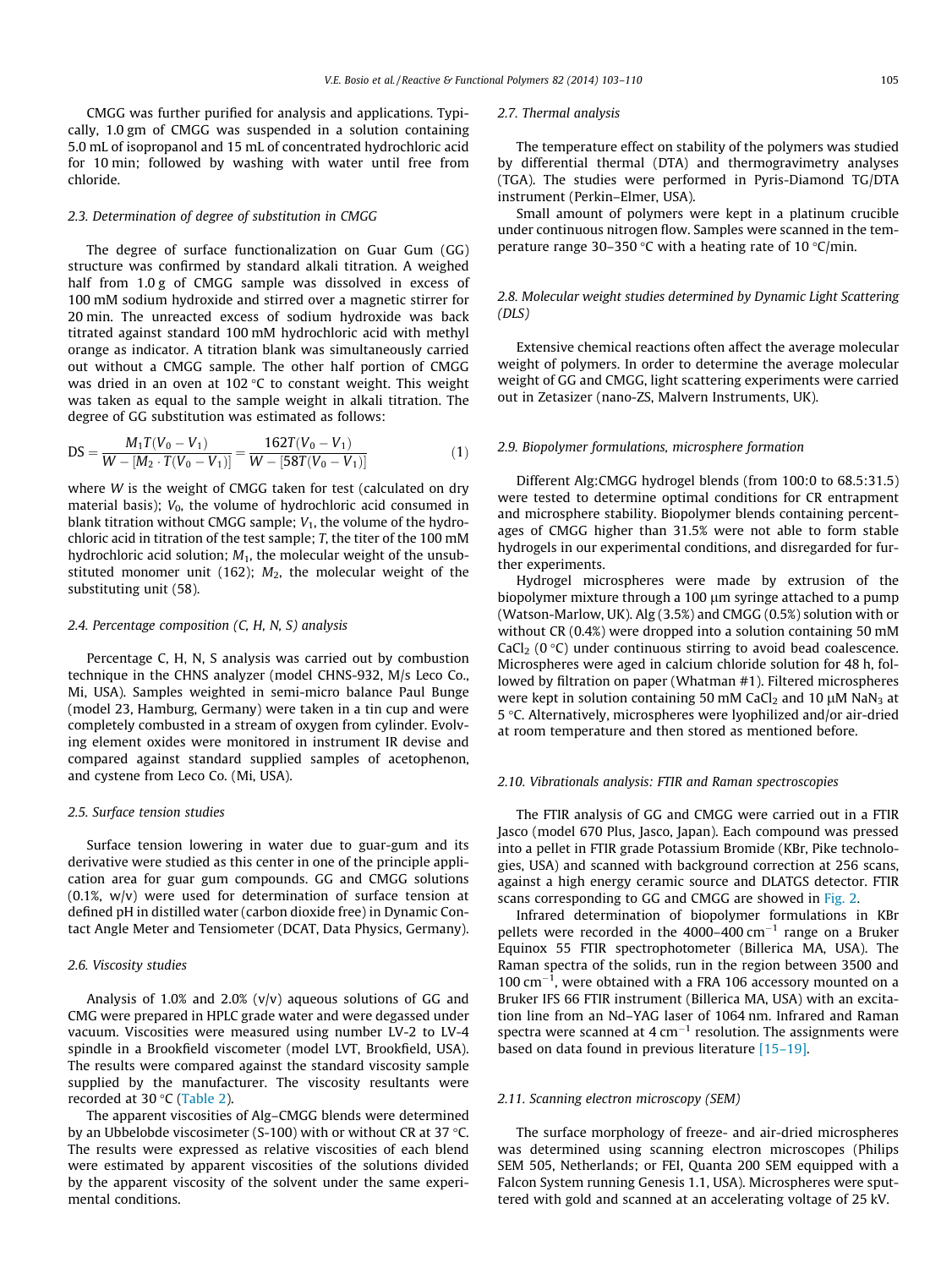#### <span id="page-3-0"></span>Table 1

Structural composition studies on guar gum and derivatives.

| Compound               | CHNS analysis (%)       |      |                       |      | Degree of substitution   | Yield $(\%)$             |
|------------------------|-------------------------|------|-----------------------|------|--------------------------|--------------------------|
|                        | Calculated <sup>a</sup> |      | Observed <sup>a</sup> |      |                          |                          |
|                        |                         |      |                       |      |                          |                          |
| Guar-gum               | 32.9                    | 4.57 | 30.2                  | 4.79 | $\overline{\phantom{0}}$ | $\overline{\phantom{0}}$ |
| Carboxymethyl guar gum | 43.8                    | 5.48 | 45.0                  | 5.79 | 0.18                     | 96                       |

#### Table 2

Physicochemical characterization of the Guar-gum derivatives.

| Compound                           | TGA thermal decomposition $(°C)$      | Viscosity (cps)   | Surface tension (dynes/cm) |
|------------------------------------|---------------------------------------|-------------------|----------------------------|
| Guar-gum<br>Carboxymethyl guar gum | ורר<br>ر رے<br>21 <sup>o</sup><br>414 | 30,000<br>350-400 | 62.15<br>36.59             |

 $(3)$ 

# 2.12. Optical microscopy (OM) of microspheres were performed in swelling characteristics of alginate–CMGG hydrogels

The optical microscopy of microspheres were carried out in a Leica microscope DM 2500 (Wetzlar, Germany).

Swelling characteristics of Alg–CMGG microspheres were deter-mined by a method described previously [\[19\].](#page-7-0) Dried test samples were incubated in 5.0 mL of 100 mM sodium phosphate buffer solution (pH 7.4) for 12 h. Later, samples were filtered and blotted with a paper filter to absorb the excess water on the surface. Samples swelling ratios (Qs) were calculated from the equation:

$$
Qs = \frac{Ws - Wd}{Wd} \tag{2}
$$

where Ws is the weight of the swollen sample and Wd is the weight of the dried test sample.

# 2.13. CR Loading

CR entrapment efficiency was determined by dissolving 100 mg of microspheres with loaded CR in 5.0 mL containing 100 mM sodium phosphate buffer ( $pH = 7.4$ ), and centrifuged at 10,000g for 10 min (5 $\degree$ C). CR was spectrophotometrically assayed in the supernatant in a as previously mentioned. The CR loading efficiency was estimated following Eq. (3).

Entrapment efficiency(%) =  $\frac{CR\; concentration\; in\; the\; supernatant}{CR\; concentration\; CO\; concentration}$ Theoretical CR concentration  $\times$  100

#### 2.14. Time release kinetics

Alg–CMGG microspheres (200 mg) containing 0.4% CR were incubated in a 5.0 mL solution containing 154 mM NaCl and 20 mM buffer at 37  $\degree$ C as follows: Clark and Lubs (pH 1.2), phosphate (pH 6.8, 7.4 and 8.0), TES (pH 6.8, 7.4 and 8.0) under soft magnetic agitation for specified times.

Samples of 750 µL were taken out from 5.0 mL test vial and the volume was replaced by the respective buffer. Samples were centrifuged (10,000g for 5 min at 5  $\degree$ C). The supernatants were collected and measured spectrophotometrically ( $\lambda_{\text{max}}$  = 497 nm) as mentioned before. All experiments were carried out by duplicate.

# 2.15. Microspheres stability and CR release under different pHs

Alg–CMGG gel microspheres containing CR were incubated at pH 1.2 and 37 °C during 25 min, washed and transferred to

20 mM phosphate buffer (pH = 7.4). The amount of CR released from the microspheres was spectrophotometrically determined as mentioned before.

# 3. Results and discussions

The anionic derivative CMGG was synthesized from GG following the scheme presented in [Fig. 1.](#page-4-0) Infrared spectra of GG and CMGG showed some minor differences, which can be interpreted in terms of only 18% GG derivatization combined with the low sensitivity of the technique. In the GG FTIR spectrum, the 3429  $cm^{-1}$ band was assigned to the O-H stretching mode which is very wide probably because is highly hydrogen-bonds. The introduction of an additional carboxylic group in CMGG increased the hydrogen bonding interaction. Therefore, the band become wider and shifted to 3407 cm $^{-1}$ . Moreover, C-H stretching at about 2930 cm $^{-1}$  shifts to lower wavenumber with the introduction of the  $-CH<sub>2</sub>$  group ([Fig. 2\)](#page-4-0). Other spectral regions remain almost unchanged after methylation process. In fact, the infrared spectrum of the GG does not show significant changes except for the H bond interactions as suggested by the infrared spectra shown in [Fig. 2.](#page-4-0) Elemental analysis and percentage of C, H, N, and S was carried out by combustion technique and the results were enlisted in Table 1. Additionally, the anionic derivative CMGG was readily soluble in water and more particularly in NaOH solution indicating the presence of polar groups (RCOO groups) on the biopolymer surface.

Derivatization of GG to the anionic type of product CMGG has significantly reduced the surface tension of water in 42% (from 72 dynes/cm to 36.59 dynes/cm) using 0.36 g/L sample. Meanwhile, GG showed a drop of surface tension by 10 units (from 72.00 to 62.15 dynes/cm, about 13.7%) when concentration of guar gum was reduced to 0.28 g/L (about 22.6% less sample). Viscosity analysis of  $2.0\%$  (v/v) aqueous solution of GG was observed to be 30,000 cps as it forms strongly hydrogen bonded thixotropic gel in demineralized water. However, the surface modified variant CMGG evaluated in the same concentration and temperature (30 $\degree$ C) showed a dramatically decrease of viscosity to 350-400 cps, indicating a pseudoplastic type fluidity.

Thermal analysis (TGA and DTA) of polymers can provide information about thermal stability, conformational alterations and structural constitutions. The GG native polymer appeared quite stable in DT and TG curves. Decomposition process started around 230 °C (in TG curve, Fig. 3S of Supplementary material). This feature may be associated with the endothermic peak observed at  $310$  °C in the DT curve. These processes could be possibly associated with carbon dioxide and structural water loss at around 310 °C (Figs. 1S and 3S of Supplementary material). The CMGG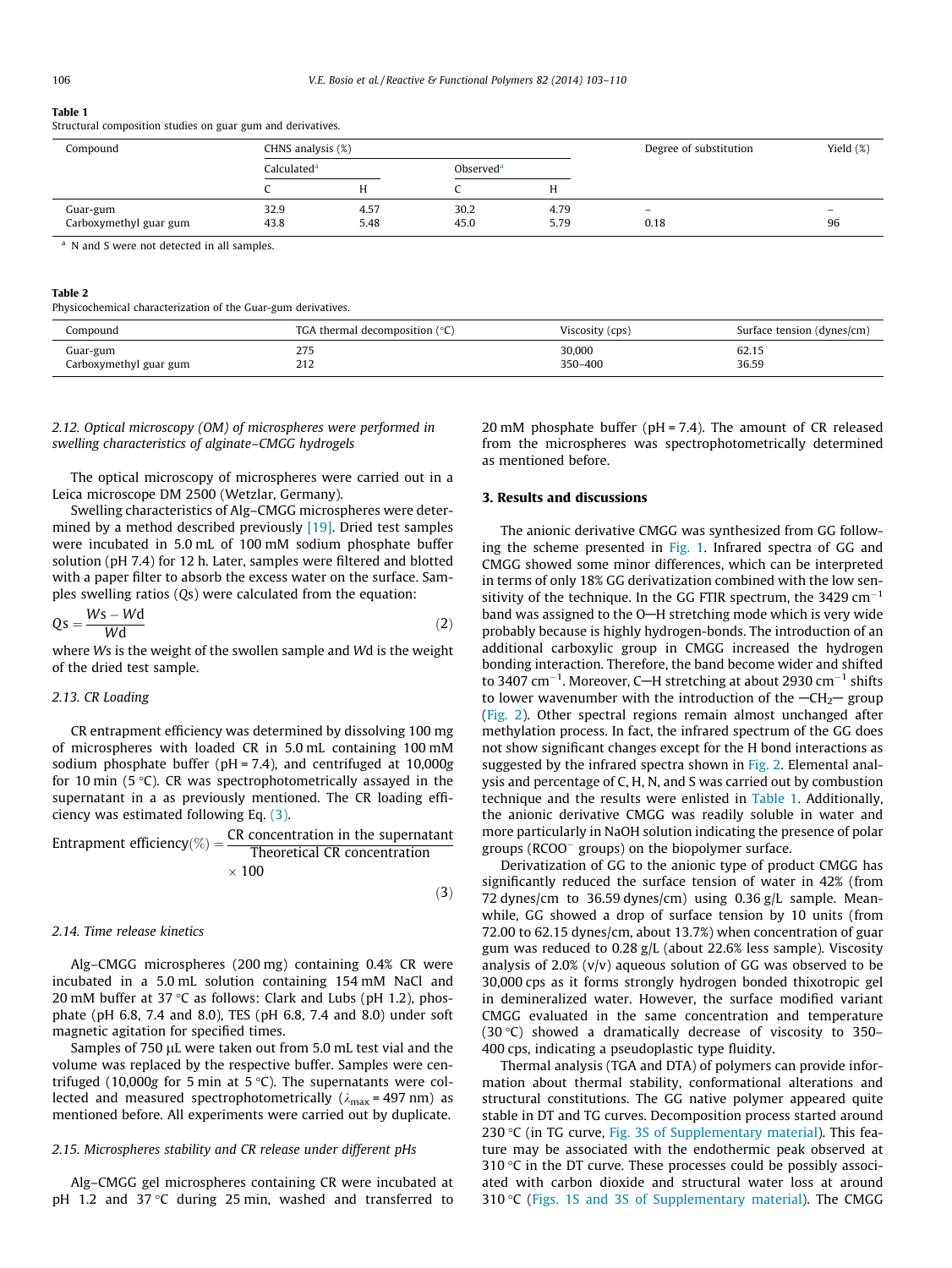<span id="page-4-0"></span>

Carboxy methyl guar gum (CMGG)

Fig. 1. Derivatization scheme of guar gum by carboxymethylation.



Fig. 2. FTIR spectroscopies of guar gum (blue line) and carboxy methyl guar gum (green line). (For interpretation of the references to color in this figure legend, the reader is referred to the web version of this article.)

derived from the GG shows similar stability than GG because decomposition process started at around 210 °C. The polymer decomposition nature of GG indicates that the polymer is in a non-crystalline form while CMGG appeared partially crystalline, associating a nearly linear transition temperature in the temperature range  $184.6 - 216$  °C. This curve was leading to an exothermic range indicating the release of heat that corroborated the complete polymer degradation.

DTA curve of GG have an interesting endotherm peak at around 74 °C. This peak below 100 °C cannot be possibly associated to the water loss but it can be due to some polymer structural change. Both polymers were therefore appeared distinctly different in their DTA characteristics (Figs. 1S and 2S of Supplementary material).

Thermogravimetry involves the study of mass change with gradual increase in sample temperature. The thermogravimetric curve of guar gum showed the gradual loss of weight directly proportional to the increase of temperature in the range of  $50-110$  °C and associated to the gradual loss of water. The polymer becomes stable after this temperature range and up to 259.2  $\degree$ C showing no mass change (Fig. 3S of Supplementary material).

The TGA curve of CMGG depicts a gradual and marked decomposition of polymer starting from the beginning up to 210 $\degree$ C, later the curve reached a short plateau in the range of 210-240 °C indicating no-decomposition phase. After this range, rapid loss of CMGG weight is observed possibly due to the release of  $CO<sub>2</sub>$ . The total decomposition of CMGG starts before 300 °C (Fig. 4S of Supplementary material). Hydrogen bonding between surface  $-\text{OH}$  functions perhaps is contributing to GG structural robustness that is significantly jeopardized anionic compound CMGG (Table 1S of Supplementary material). However, the carboxymethylation of GG do not produce a significant loss of polymer molecular weight, only approximately 4%, determined by DLS (Table 1S of Supplementary material).

Blends of Alg–CMGG in the range of 100:0–68:32 relative percentages were tested for optimal encapsulation of CR in presence of calcium chloride. On the other side, 100% Alg hydrogel microspheres are not able to keep gel morphology and constant cargo release kinetic under freeze and thawing procedures. Encapsulation of 0.4% CR was 89.7% in the 7:1 Alg:CMGG ratio (87.5:12.5%) in presence of 50 mM calcium chloride. Optical microscopy of microspheres showed spheroid morphology with a mean diameter of 25  $\mu$ m and some heterogeneous CR dye distribution inside the gel (Fig. 6S of Supplementary material). CR aggregation was previously described from 0.3% and higher saline solution concentrations. CR supramolecular structures are engaged by stacking interactions along the main axis of the molecule tends to form rod-like or ribbon-like micellar structures [\[4\]](#page-7-0). However, micellar structures are thermodynamically unstable and timecourse dependent. Molecular stability in such cases is strongly related to the chemical composition and physicochemical environmental factors. Considering this fact, gel structure was considered to play a key role in the controlled release of the model drug model (e.g. CR). In vitro swelling assays in water showed the incorporation of 135% (w/w) CR in dry Alg–CMGG microspheres without losing the gel structure. This results could potentially allow to target the large portion of the intestine (colon) with the Alg–CMGG blend for controlled release of CR-like drugs (e.g. doxorubicin), as because of the water exchange is the main mechanism of the organ physiological functions. CR-like drug molecular release may be controlled by the gel structure, drug dissolution and diffusion and the molecular interactions among the matrix components with the cargo.

SEM analysis of microspheres showed rougher structure of Alg gel microspheres rather than Alg–CMGG blend gel beads which are displaying smoother surfaces in both microscopy magnifications [\(Fig. 3](#page-5-0)). Also, the difference on image surface morphologies is confirming the presence of CMGG in the Alginate gel microspheres.

The relative viscosity in the selected Alg–CMGG blend solutions in presence or absence of CR were analyzed and showed linear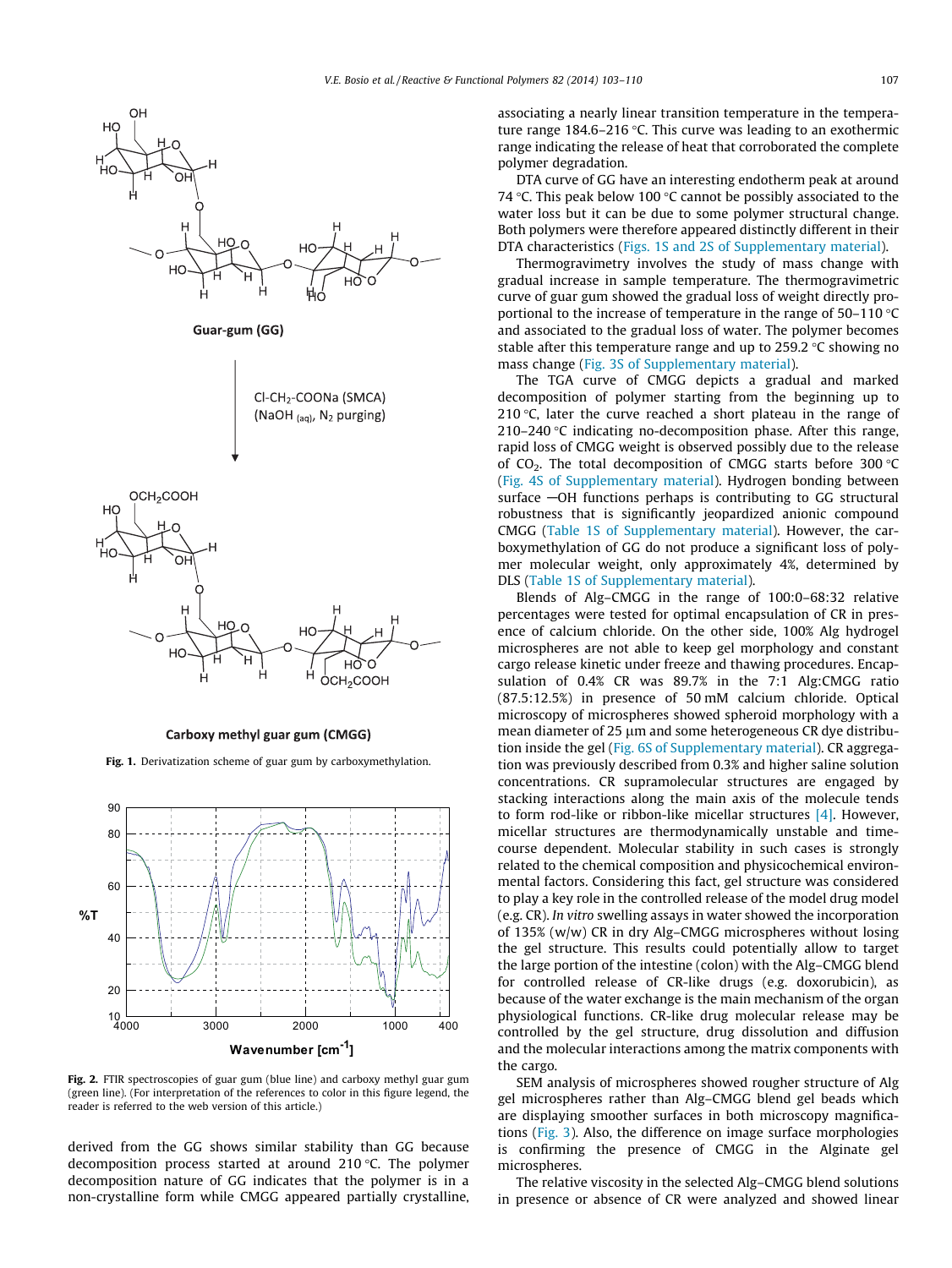<span id="page-5-0"></span>responses in both cases. However, incorporation of CR to the Alg– CMGG blend reduces the relative viscosity in about one third ([Fig. 4](#page-6-0)). These results are suggesting strong interaction amongst CR and Alg–CMGG matrix solution. FTIR and Raman spectroscopies were further tested the hypothesis of CR and Alg–CMGG interaction.

FTIR and Raman spectroscopies were used to test the hypothesis of CR and Alg–CMGG interaction. The matrix formulation containing CR was analyzed simultaneously by infrared and Raman spectroscopies because both techniques are providing complementary information. CR bands are not observed in infrared spectra because its low concentration. Conversely, the strong dispersion observed for CR in Raman provided good quality spectra even in the low concentration level of CR. Consequently, infrared spectroscopy reveals interactions between matrix components while Raman evidenced interactions between CR and the matrix.

Wavenumbers and assignment of Raman spectra for the commercial CR and the CR in formulation are collected in [Table 3.](#page-6-0) The Raman spectra are shown in Fig. 5S (see Supplementary materials). New bands were observed in the Raman spectra of the formulation containing CR at 1562, 1321, 1265 and 1176  $\text{cm}^{-1}$ . The 1562 and 1176  $cm^{-1}$  peaks corresponds to splitting bands of  $v($ phenyl ring) and  $v($  $\phi$ -N-azo),  $v($ -SO<sub>2</sub>-O-)sym, respectively, while 1321 and 1265  $\text{cm}^{-1}$  corresponds to GG bands contained in the matrix.

The naphthyl ring band at 1353 cm $^{-1}$  undergoes appreciable shift to upper wavelength (+24 cm $^{-1}$ ) as consequence of CR-matrix interaction, while CR bands for  $v(-N=N-)_{\text{azo}}$  modes at 1453 and  $1407$  cm<sup>-1</sup> does not shift significantly when the dye is inside the matrix, therefore this group does not interact with the biopolymer blend. The conclusion is also supported by structural considerations of the CR molecule considering the lone pair on nitrogen of azo groups is restricted by steric hindrance made by phenyl groups and naphthyl groups [\[19\]](#page-7-0).

The main interaction between CR and the matrix is based on the aromatic motifs of CR associated with non-polar sections of the polymer blend determined by spectroscopic analysis [\[20\]](#page-7-0). Considering the ''egg box'' structure of alginate gels made by ionic gelation, and the low molecular weight and the planar structure of CR, it can be possible to hypothesize that the CR molecule could be located in the free non-ionic pockets in between two molecules linked by calcium ions [\[21\].](#page-7-0) Additionally, CMGG is not allowed to fit because of its molecular weight and hydrophilicity. This conclusion is relevant since the CR molecule entrapped inside the hydrophobic motif of alginate ''egg-box'' gel structure is not able to develop molecular stacking, and consequently the amount of CR released from the microspheres can be determined precisely increasing the CR biodisponibility concomitantly with a toxicity decrease.

Similarly, the adsorption of Direct blue 1 dye onto cellulose fibrils determined by Raman and UV–Vis spectroscopies was attributed to hydrogen bonding and by hydrophobic interaction between biphenyl groups of the diazo dye containing planar  $\pi$ electrons and a polar regions of cellulose [\[22\].](#page-7-0)

CR kinetic release from Alg–CMGG gel microspheres was studied in vitro under very acid (pH 1.2) and blood physiological (phosphate buffer, pH 7.4) conditions. No changes on microspheres morphology and CR release to the media were observed under acid conditions (pH 1.2) at 37  $\degree$ C for 25 min. On the contrary, when the pH is increased above 6.0 a CR release from the microspheres to the media was detected. The CR kinetic release is showing hyperbolic behavior at pH 7.4 with 68.2% CR released in about 8 h ([Fig. 5\)](#page-6-0).

The changes in the CR release profile from the matrix can be explained based on the effect of environmental pH on the structure and chemical composition of alginate gels. Alginates are composed by beta-mannuronic acid (M units) and alpha-guluronic acid (G units) linked by 1–4 bonds with pKa of 3.38 and 3.65 respectively. Alginate hydrogels are formed by stacking of the G units in presence of multivalent ions, e.g. calcium, which cooperatively interact forming ionic bridges between different polymer chains making an structure known as ''egg box'' by analogy with egg containers. In between the crosslinking points, the mannuronic (M) units remain



Fig. 3. SEM microscopy of Alg (A and B) and Alg–CMGG (7:1, C and D) microspheres.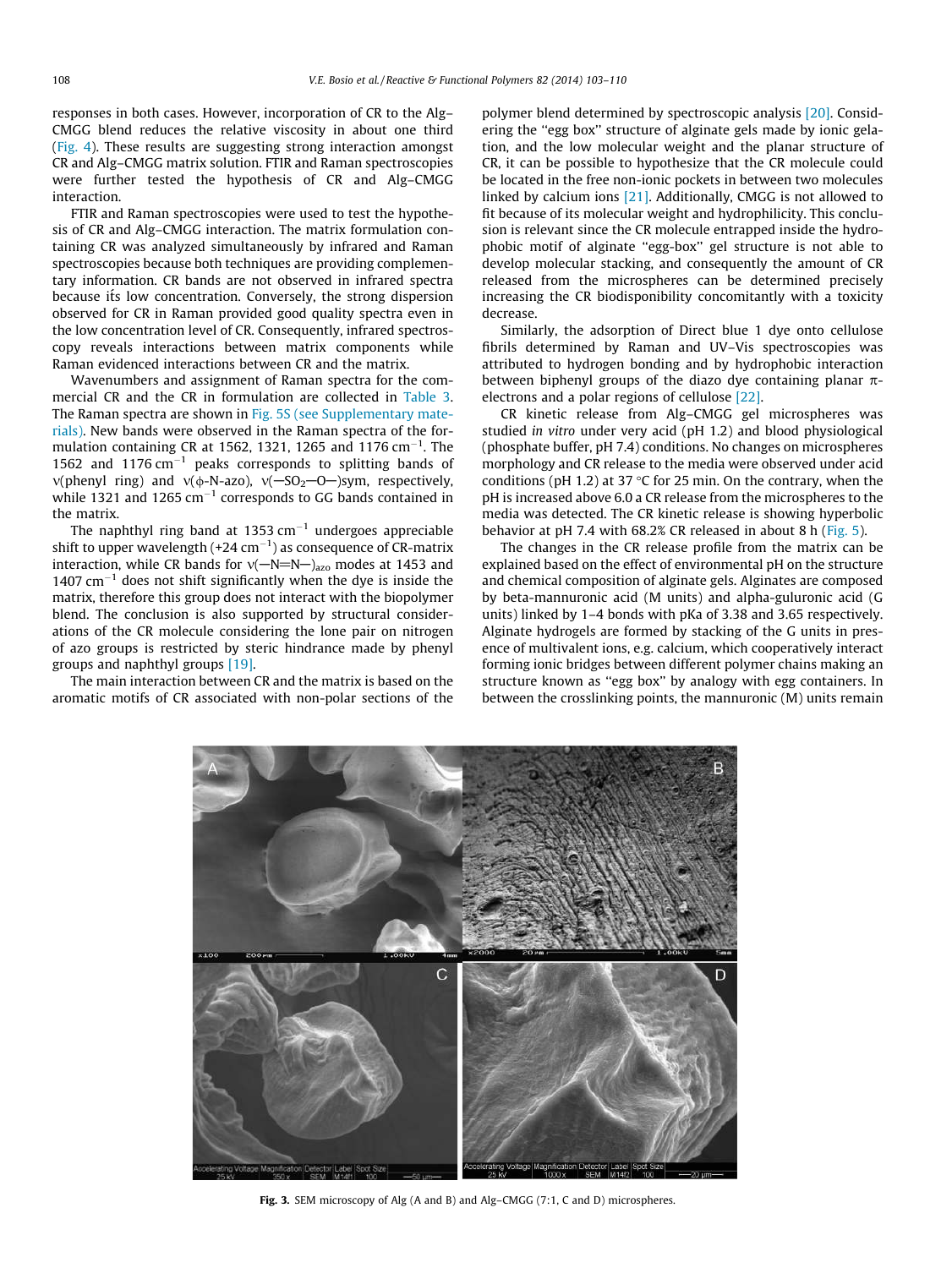<span id="page-6-0"></span>

Fig. 4. Relative viscosity change of 1.0 and 2.0% Alg–CMGG blend solution in the absence ( $\bullet$ ) or presence ( $\blacksquare$ ) of CR, and the ratio between both curves ( $\bullet$ ) at 37 °C.

Table 3 Raman assignments of CR molecule (solid state) pure and in the formulation (Alg–CMGG).

| CR wavenumbers $\text{(cm}^{-1})$ |             | Assignments                              |
|-----------------------------------|-------------|------------------------------------------|
| Pure                              | Formulation |                                          |
| 1590                              | 1592        | Phenyl ring                              |
| 1453                              | 1453        | $v(-N=N-)$ azo                           |
| 1407                              | 1407        | $v(-N=N-)$ azo                           |
| 1353                              | 1377        | Naphthyl ring                            |
| 1332                              | 1332        | Naphthyl ring                            |
| 1279                              | 1285        | $v(\phi-\phi)$                           |
| 1155                              | 1176        | $v(\phi - N - az_0), v(-SO_2 - O - )sim$ |

The idea was to highlight the major changes in the wavelengths betweeen the CR compared to the formulation.



Fig. 5. Time release of CR from Alg  $(\blacksquare)$  and Alg–CMGG (7:1,  $\spadesuit$ ) in 154 mM NaCl and 20 mM phosphate buffer (pH 7.4) at 37  $\degree$ C.

mostly free and the degree of ionization of carboxylate residues depends on external pH. At pH 1.2, the carboxylate of M unit is in the acid form (non-polar, pKa 3.38). Meanwhile at pH 6.8 to 8.0, the M carboxylate residue remains as anionic form. Based on the hydrophobic motifs of Congo Red and the interaction with the mannuronic acid residues, the dye is fast released from the matrix at alkaline pH compared to the acid one. Similar environmental sensitive gel matrices made of synthetic polymers from methacrylate derivatives containing different molecular cargoes were previously reported in the literature [\[23–25\]](#page-7-0).

Additionally, the effect of CMGG coating on alginate microspheres is forming an additional diffusional barrier delaying the CR release from the gels.

# 4. Conclusions

CMGG derivative bring more soluble biopolymer compared to GG, easy to handle because of the low viscosity and making clear solutions, both are relevant properties for large scale use. CMGG stabilize Alg gels and let to perform freeze-dry procedures without losing gel structure allowing to slow release of the CR cargo.

Viscosimetric and spectroscopic analysis are revealing the interaction between the Alg–CMGG gel biopolymer blend and the aromatic rings of CR.

Encapsulation of CR in Alg–CMGG blend microspheres showed excellent stability at acid pH in where can be preserved with cargo release to the medium. The slow release of CR from the microspheres at pH 7.4 allows to control cargo delivery and demonstrating the advantage of encapsulation in Alg–CMGG to reduce the risk of molecular stacking favoring CR release as model for hydrophobic drugs. The present results could be also extrapolated to other molecules with pharmacological uses showing high toxicity and/or low biodisponibility.

Experiments in cell cultures and CR intracellular tracking studies are now under study in our laboratory.

# Acknowledgments

Support from CONICET, Universidad Nacional de La Plata, and ANPCyT (PIP-0214, X/545, and PICT2011-2116 respectively) from Argentina to GRC; and from CONICET (PIP-0327), and Universidad Nacional de Luján to JAG is gratefully acknowledged. MEChV is member of Professional Staff of Comisión de Investigaciones Científicas, Provincia de Buenos Aires, Argentina (CICPBA). One of the author's (FA) would like to thank UGC, Govt. of India for a senior research fellowship grant.

## Appendix A. Supplementary material

Supplementary data associated with this article can be found, in the online version, at [http://dx.doi.org/10.1016/j.reactfunctpolym.](http://dx.doi.org/10.1016/j.reactfunctpolym.2014.06.006) [2014.06.006.](http://dx.doi.org/10.1016/j.reactfunctpolym.2014.06.006)